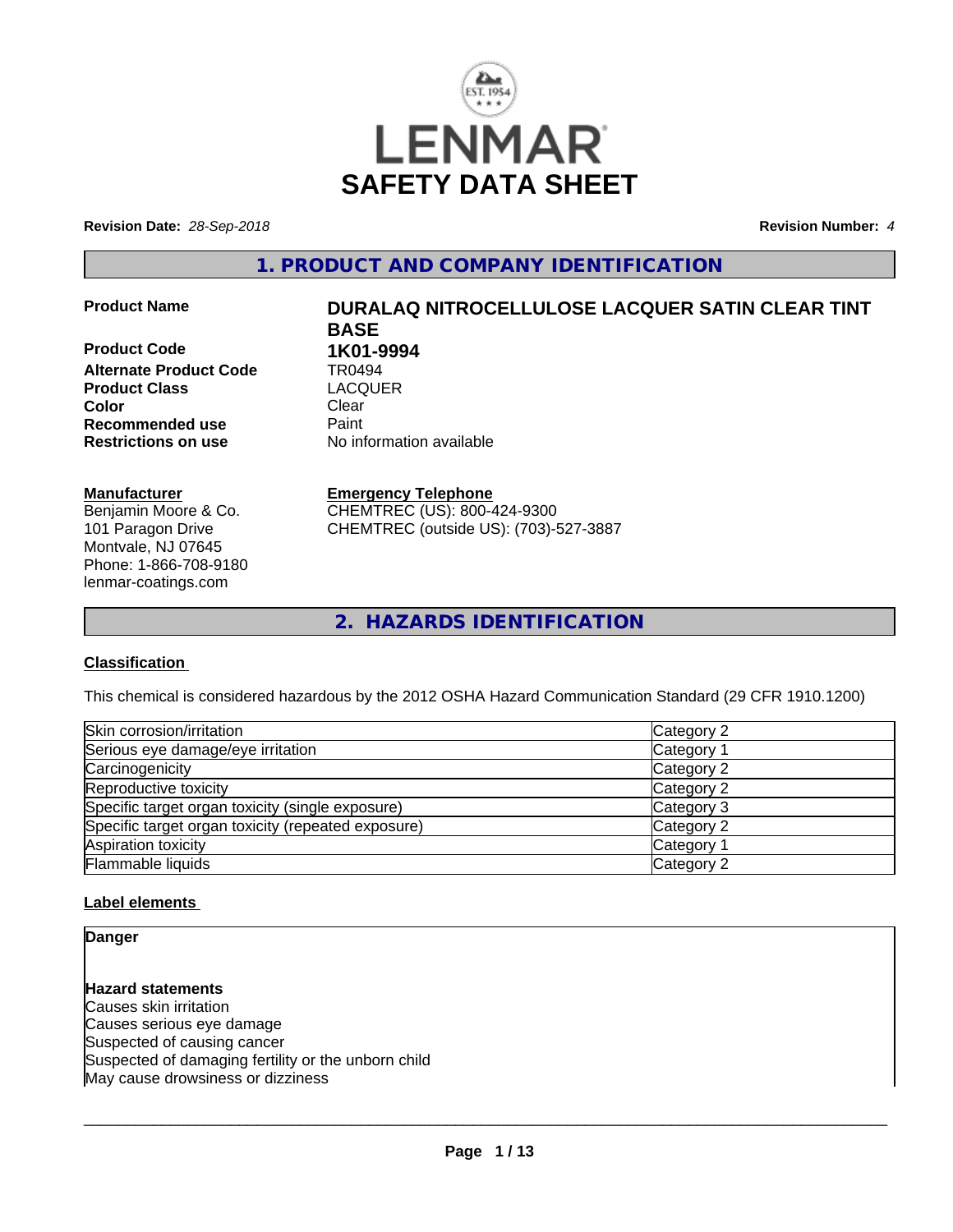**Precautionary Statements - Prevention** Obtain special instructions before use May cause damage to organs through prolonged or repeated exposure May be fatal if swallowed and enters airways Highly flammable liquid and vapor **Appearance** liquid **Odor** little or no odor

\_\_\_\_\_\_\_\_\_\_\_\_\_\_\_\_\_\_\_\_\_\_\_\_\_\_\_\_\_\_\_\_\_\_\_\_\_\_\_\_\_\_\_\_\_\_\_\_\_\_\_\_\_\_\_\_\_\_\_\_\_\_\_\_\_\_\_\_\_\_\_\_\_\_\_\_\_\_\_\_\_\_\_\_\_\_\_\_\_\_\_\_\_

Do not handle until all safety precautions have been read and understood Use personal protective equipment as required Wash face, hands and any exposed skin thoroughly after handling Do not breathe dust/fume/gas/mist/vapors/spray Use only outdoors or in a well-ventilated area Keep away from heat, hot surfaces, sparks, open flames and other ignition sources. No smoking Keep container tightly closed Ground/bond container and receiving equipment Use explosion-proof electrical/ventilating/lighting/equipment Use only non-sparking tools Take precautionary measures against static discharge Keep cool

#### **Precautionary Statements - Response**

IF exposed or concerned: Get medical advice/attention

#### **Eyes**

IF IN EYES: Rinse cautiously with water for several minutes. Remove contact lenses, if present and easy to do. Continue rinsing

Immediately call a POISON CENTER or doctor/physician

**Skin**

If skin irritation occurs: Get medical advice/attention IF ON SKIN (or hair): Remove/Take off immediately all contaminated clothing. Rinse skin with water/shower Wash contaminated clothing before reuse

#### **Inhalation**

IF INHALED: Remove victim to fresh air and keep at rest in a position comfortable for breathing **Ingestion**

IF SWALLOWED: Immediately call a POISON CENTER or doctor/physician

Do NOT induce vomiting

#### **Fire**

In case of fire: Use CO2, dry chemical, or foam for extinction

#### **Precautionary Statements - Storage**

Store locked up Store in a well-ventilated place. Keep container tightly closed

#### **Precautionary Statements - Disposal**

Dispose of contents/container to an approved waste disposal plant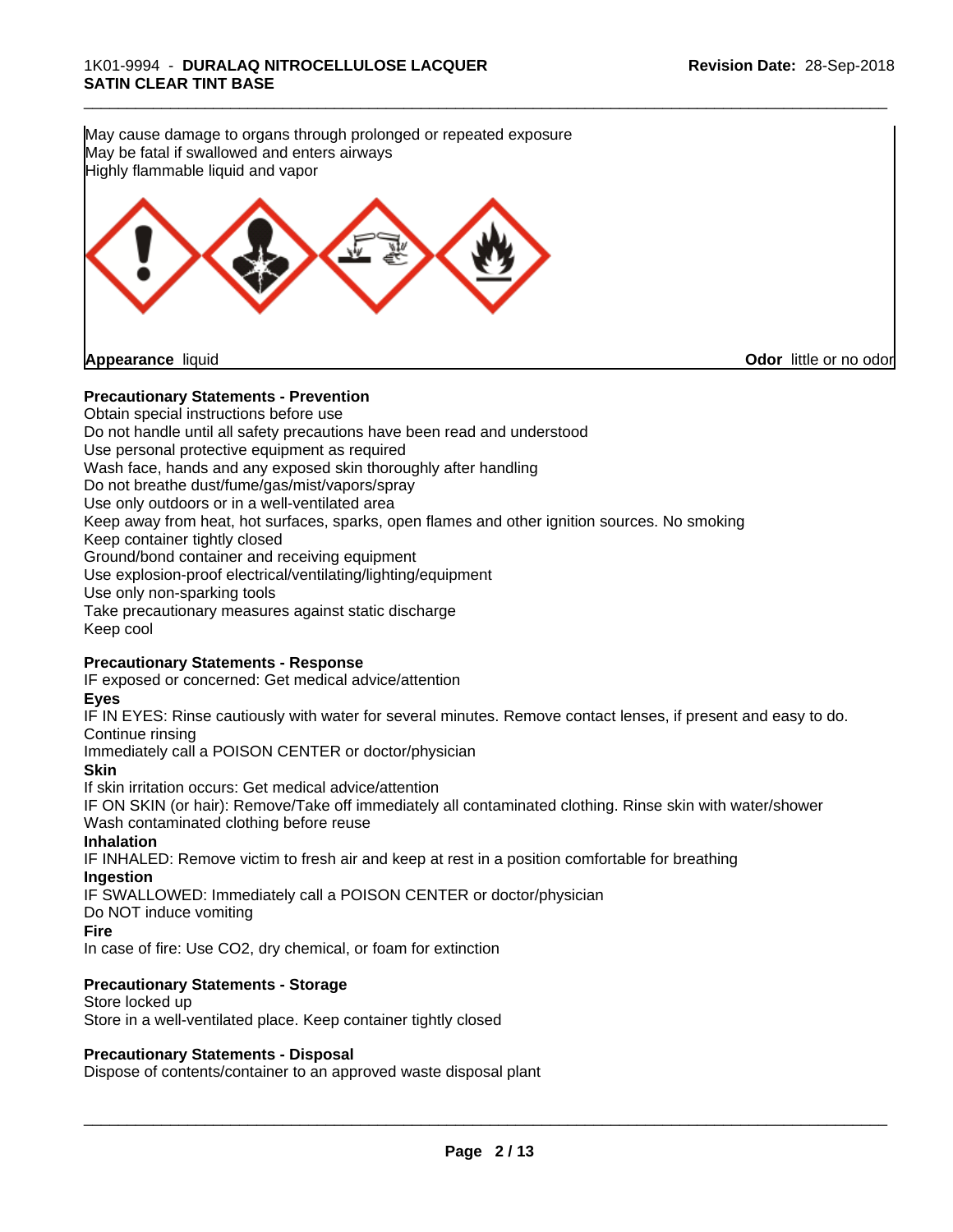#### **Hazards not otherwise classified (HNOC)**

Not applicable

#### **Other information**

No information available

# **3. COMPOSITION INFORMATION ON COMPONENTS**

\_\_\_\_\_\_\_\_\_\_\_\_\_\_\_\_\_\_\_\_\_\_\_\_\_\_\_\_\_\_\_\_\_\_\_\_\_\_\_\_\_\_\_\_\_\_\_\_\_\_\_\_\_\_\_\_\_\_\_\_\_\_\_\_\_\_\_\_\_\_\_\_\_\_\_\_\_\_\_\_\_\_\_\_\_\_\_\_\_\_\_\_\_

| <b>Chemical name</b>    | <b>CAS No.</b> | Weight-%        |
|-------------------------|----------------|-----------------|
| n-Butyl acetate         | 123-86-4       | 25              |
| Acetone                 | 67-64-1        | 15              |
| cellulose, nitrate      | 9004-70-0      | 15              |
| VM&P naphtha            | 64742-89-8     | 10              |
| Toluene                 | 108-88-3       | 10 <sup>°</sup> |
| Isopropyl alcohol       | 67-63-0        | 10              |
| 2-Pentanone, 4-methyl-  | 108-10-1       | 5               |
| n-Butyl alcohol         | 71-36-3        | 5               |
| Soybean oil, epoxidized | 8013-07-8      | 5               |
| Talc                    | 14807-96-6     |                 |
| Ethanol                 | 64-17-5        | 5               |
| Isobutyl alcohol        | 78-83-1        | 5               |
| Octane                  | 111-65-9       | 0.5             |
| Heptane                 | 142-82-5       | 0.5             |

# **4. FIRST AID MEASURES**

#### **Description of first aid measures**

| <b>General Advice</b>                            | If symptoms persist, call a physician. Show this safety data sheet to the doctor in<br>attendance.                                                                                            |
|--------------------------------------------------|-----------------------------------------------------------------------------------------------------------------------------------------------------------------------------------------------|
| <b>Eye Contact</b>                               | Immediate medical attention is required. Immediately flush with plenty of water.<br>After initial flushing, remove any contact lenses and continue flushing for at least<br>15 minutes.       |
| <b>Skin Contact</b>                              | Wash off immediately with soap and plenty of water removing all contaminated<br>clothes and shoes. If skin irritation persists, call a physician.                                             |
| <b>Inhalation</b>                                | Move to fresh air. If symptoms persist, call a physician.<br>If not breathing, give artificial respiration. Call a physician immediately.                                                     |
| Ingestion                                        | Clean mouth with water and afterwards drink plenty of water. Do not induce<br>vomiting without medical advice. Never give anything by mouth to an unconscious<br>person. Consult a physician. |
| <b>Protection Of First-Aiders</b>                | Use personal protective equipment.                                                                                                                                                            |
| <b>Most Important</b><br><b>Symptoms/Effects</b> | No information available.                                                                                                                                                                     |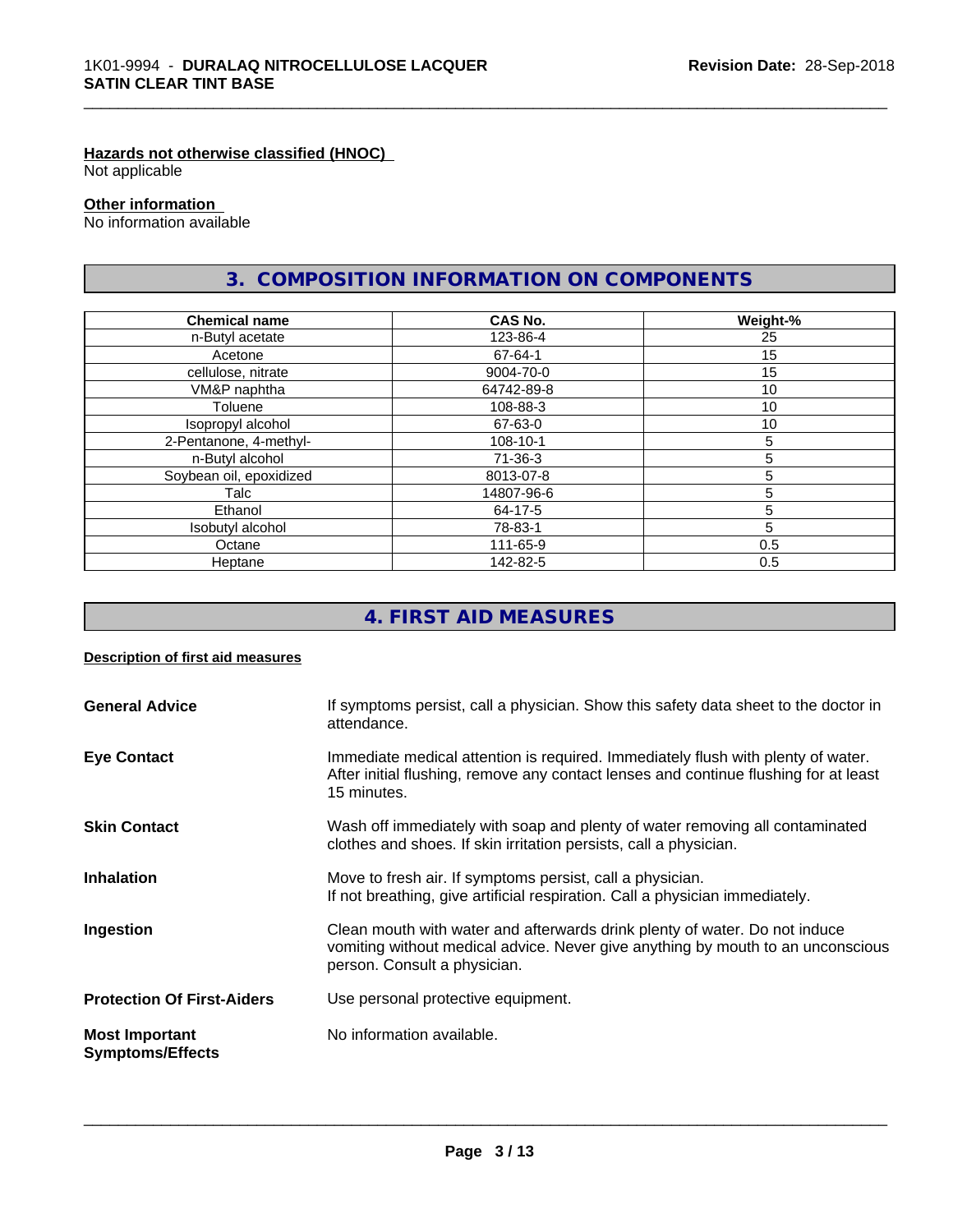| <b>Notes To Physician</b><br>Treat symptomatically. |                                                               |                 |                                                                                                                                                                                                                                                                                                |                                                                                                                                                        |  |
|-----------------------------------------------------|---------------------------------------------------------------|-----------------|------------------------------------------------------------------------------------------------------------------------------------------------------------------------------------------------------------------------------------------------------------------------------------------------|--------------------------------------------------------------------------------------------------------------------------------------------------------|--|
| 5. FIRE-FIGHTING MEASURES                           |                                                               |                 |                                                                                                                                                                                                                                                                                                |                                                                                                                                                        |  |
|                                                     | <b>Flammable Properties</b>                                   |                 |                                                                                                                                                                                                                                                                                                | Vapors may travel considerable distance to a source of<br>ignition and flash back. Vapors may cause flash fire.                                        |  |
|                                                     | <b>Suitable Extinguishing Media</b>                           |                 | surrounding environment.                                                                                                                                                                                                                                                                       | Foam, dry powder or water. Use extinguishing measures<br>that are appropriate to local circumstances and the                                           |  |
| <b>Firefighters</b>                                 | <b>Protective Equipment And Precautions For</b>               |                 |                                                                                                                                                                                                                                                                                                | As in any fire, wear self-contained breathing apparatus<br>pressure-demand, MSHA/NIOSH (approved or equivalent)<br>and full protective gear.           |  |
|                                                     | <b>Hazardous combustion products</b>                          |                 |                                                                                                                                                                                                                                                                                                | Burning may result in carbon dioxide, carbon monoxide<br>and other combustion products of varying composition<br>which may be toxic and/or irritating. |  |
|                                                     | <b>Specific Hazards Arising From The Chemical</b>             |                 | Flammable. Flash back possible over considerable<br>distance. Keep product and empty container away from<br>heat and sources of ignition. Closed containers may<br>rupture if exposed to fire or extreme heat. Thermal<br>decomposition can lead to release of irritating gases and<br>vapors. |                                                                                                                                                        |  |
|                                                     | <b>Sensitivity To Mechanical Impact</b>                       |                 | No                                                                                                                                                                                                                                                                                             |                                                                                                                                                        |  |
|                                                     | <b>Sensitivity To Static Discharge</b>                        |                 | Yes                                                                                                                                                                                                                                                                                            |                                                                                                                                                        |  |
| <b>Flash Point Data</b><br><b>Method</b>            | Flash Point (°F)<br>Flash Point (°C)                          |                 | 37<br>3<br><b>PMCC</b>                                                                                                                                                                                                                                                                         |                                                                                                                                                        |  |
|                                                     | <b>Flammability Limits In Air</b>                             |                 |                                                                                                                                                                                                                                                                                                |                                                                                                                                                        |  |
|                                                     | Lower flammability limit:<br><b>Upper flammability limit:</b> |                 | Not available<br>Not available                                                                                                                                                                                                                                                                 |                                                                                                                                                        |  |
| <b>NFPA</b>                                         | Health: 2                                                     | Flammability: 3 | Instability: 2                                                                                                                                                                                                                                                                                 | <b>Special: Not Applicable</b>                                                                                                                         |  |
| <b>NFPA Legend</b><br>0 - Not Hazardous             |                                                               |                 |                                                                                                                                                                                                                                                                                                |                                                                                                                                                        |  |

- 1 Slightly
- 2 Moderate
- 3 High
- 4 Severe

*The ratings assigned are only suggested ratings, the contractor/employer has ultimate responsibilities for NFPA ratings where this system is used.*

*Additional information regarding the NFPA rating system is available from the National Fire Protection Agency (NFPA) at www.nfpa.org.*

# **6. ACCIDENTAL RELEASE MEASURES**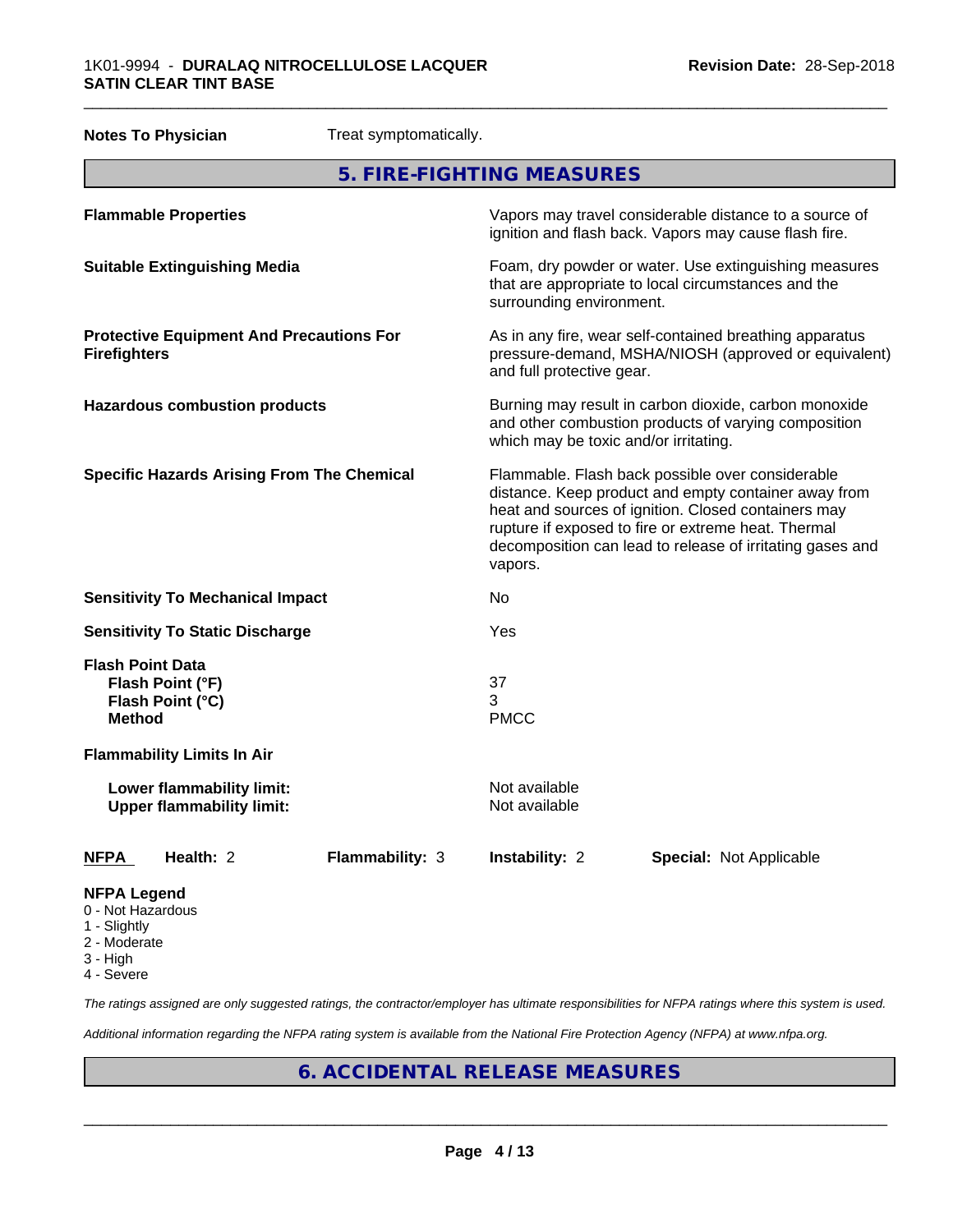| Remove all sources of ignition. Take precautions to prevent flashback. Ground<br><b>Personal Precautions</b><br>and bond all containers and handling equipment. Take precautionary measures<br>against static discharges. Ensure adequate ventilation. Avoid contact with skin,<br>eyes and clothing. Use personal protective equipment. |                                                                                                                                                                                                                                                                                                                                                                                                                                                |  |
|------------------------------------------------------------------------------------------------------------------------------------------------------------------------------------------------------------------------------------------------------------------------------------------------------------------------------------------|------------------------------------------------------------------------------------------------------------------------------------------------------------------------------------------------------------------------------------------------------------------------------------------------------------------------------------------------------------------------------------------------------------------------------------------------|--|
| <b>Other Information</b>                                                                                                                                                                                                                                                                                                                 | Prevent further leakage or spillage if safe to do so. Do not allow material to<br>contaminate ground water system. Prevent product from entering drains. Do not<br>flush into surface water or sanitary sewer system. Local authorities should be<br>advised if significant spillages cannot be contained.                                                                                                                                     |  |
| <b>Environmental precautions</b>                                                                                                                                                                                                                                                                                                         | See Section 12 for additional Ecological Information.                                                                                                                                                                                                                                                                                                                                                                                          |  |
| <b>Methods for Cleaning Up</b>                                                                                                                                                                                                                                                                                                           | Dam up. Soak up with inert absorbent material. Use a non-sparking or explosion<br>proof means to transfer material to a sealed, appropriate container for disposal.<br>Clean contaminated surface thoroughly.                                                                                                                                                                                                                                  |  |
|                                                                                                                                                                                                                                                                                                                                          | 7. HANDLING AND STORAGE                                                                                                                                                                                                                                                                                                                                                                                                                        |  |
| <b>Handling</b>                                                                                                                                                                                                                                                                                                                          | Avoid contact with skin, eyes and clothing. Wear personal protective equipment.<br>Do not breathe vapors or spray mist. Use only in ventilated areas. Prevent vapor<br>build-up by providing adequate ventilation during and after use.                                                                                                                                                                                                        |  |
|                                                                                                                                                                                                                                                                                                                                          | Take precautionary measures against static discharges. To avoid ignition of<br>vapors by static electricity discharge, all metal parts of the equipment must be<br>grounded. Keep away from heat, sparks and flame. Do not smoke. Extinguish all<br>flames and pilot lights, and turn off stoves, heaters, electric motors and other<br>sources of ignition during use and until all vapors are gone. Ignition and/or flash<br>back may occur. |  |
| <b>Storage</b>                                                                                                                                                                                                                                                                                                                           | Keep containers tightly closed in a dry, cool and well-ventilated place. Keep away<br>from heat. Keep away from open flames, hot surfaces and sources of ignition.<br>Keep in properly labeled containers. Keep out of the reach of children.                                                                                                                                                                                                  |  |
| <b>Incompatible Materials</b>                                                                                                                                                                                                                                                                                                            | Incompatible with strong acids and bases and strong oxidizing agents.                                                                                                                                                                                                                                                                                                                                                                          |  |
|                                                                                                                                                                                                                                                                                                                                          | Technical measures/Precautions Ensure adequate ventilation. Use only where airflow will keep vapors from building<br>up in or near the work area in adjoining rooms. Comply with all national, state, and<br>local codes pertaining to the storage, handling, dispensing and disposal of<br>flammable liquids.                                                                                                                                 |  |
|                                                                                                                                                                                                                                                                                                                                          | Dissipate static electricity during transfer by grounding and bonding containers<br>and equipment before transferring material. All equipment should be non-sparking<br>and explosion proof. Use explosion proof electrical equipment for ventilation,<br>lighting and material handling.                                                                                                                                                      |  |

\_\_\_\_\_\_\_\_\_\_\_\_\_\_\_\_\_\_\_\_\_\_\_\_\_\_\_\_\_\_\_\_\_\_\_\_\_\_\_\_\_\_\_\_\_\_\_\_\_\_\_\_\_\_\_\_\_\_\_\_\_\_\_\_\_\_\_\_\_\_\_\_\_\_\_\_\_\_\_\_\_\_\_\_\_\_\_\_\_\_\_\_\_

# **8. EXPOSURE CONTROLS/PERSONAL PROTECTION**

# **Exposure Limits**

| <b>Chemical name</b> | <b>ACGIH TLV</b>         | <b>PEL</b><br>OSHA                   |
|----------------------|--------------------------|--------------------------------------|
| n-Butyl acetate      | 150 ppm -<br><b>TWA</b>  | <b>TWA</b><br>$150$ ppm $-$          |
|                      | <b>STEL</b><br>$200$ ppm | <b>TWA</b><br>$710 \text{ mg/m}^3$ - |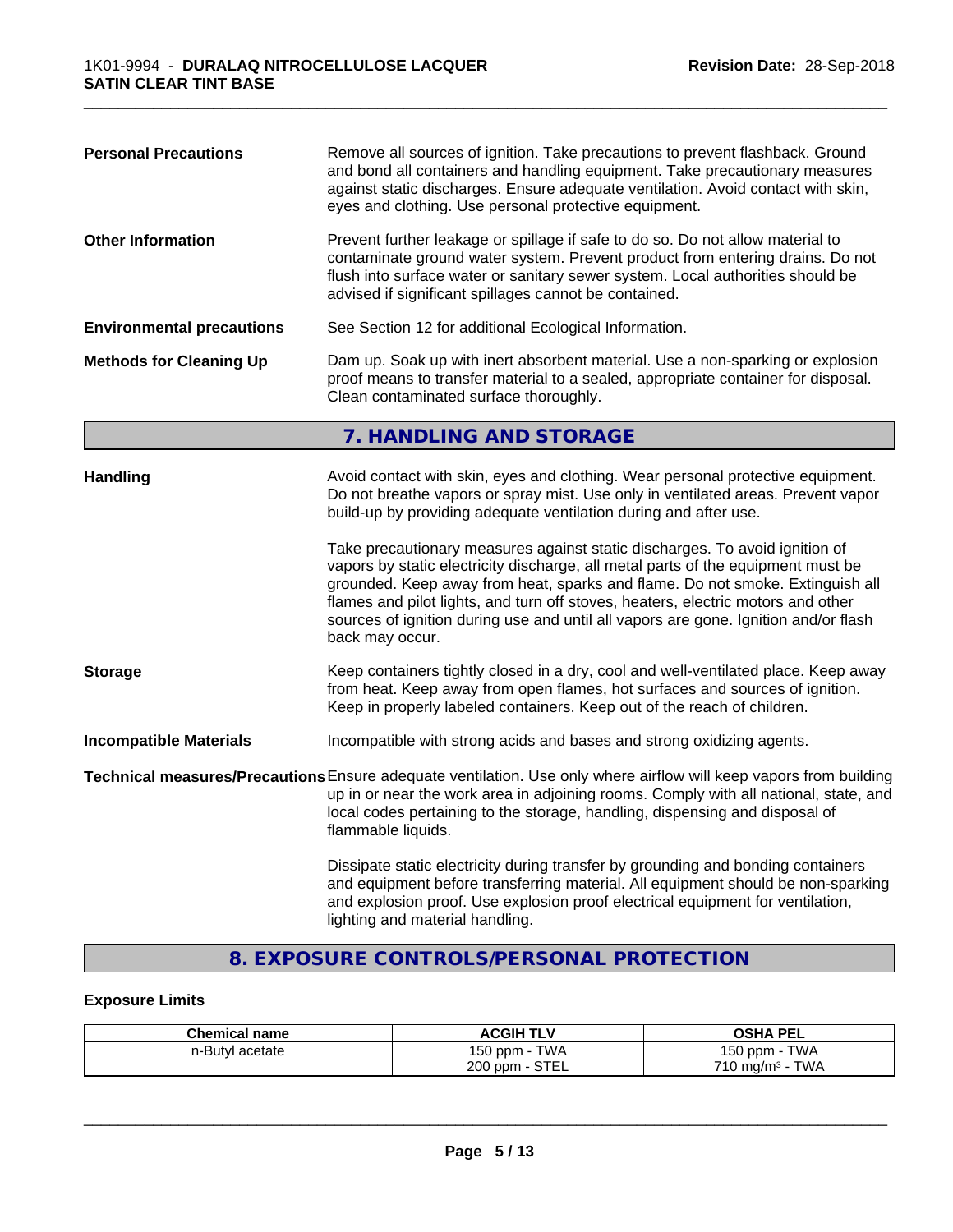| Acetone                | 250 ppm - TWA             | 1000 ppm - TWA               |
|------------------------|---------------------------|------------------------------|
|                        | 500 ppm - STEL            | 2400 mg/m <sup>3</sup> - TWA |
| Toluene                | 20 ppm - TWA              | 200 ppm - TWA                |
|                        |                           | 300 ppm - Ceiling            |
| Isopropyl alcohol      | 200 ppm - TWA             | 400 ppm - TWA                |
|                        | 400 ppm - STEL            | 980 mg/m <sup>3</sup> - TWA  |
| 2-Pentanone, 4-methyl- | 20 ppm - TWA              | 100 ppm - TWA                |
|                        | 75 ppm - STEL             | 410 mg/m <sup>3</sup> - TWA  |
| n-Butyl alcohol        | 20 ppm - TWA              | 100 ppm - TWA                |
|                        |                           | 300 mg/m <sup>3</sup> - TWA  |
| Talc                   | 2 mg/m <sup>3</sup> - TWA | 20 mppcf - TWA               |
| Ethanol                | 1000 ppm - STEL           | 1000 ppm - TWA               |
|                        |                           | 1900 mg/m <sup>3</sup> - TWA |
| Isobutyl alcohol       | 50 ppm - TWA              | 100 ppm - TWA                |
|                        |                           | 300 mg/m $3$ - TWA           |
| Octane                 | 300 ppm - TWA             | 500 ppm - TWA                |
|                        |                           | 2350 mg/m <sup>3</sup> - TWA |
| Heptane                | 400 ppm - TWA             | 500 ppm - TWA                |
|                        | 500 ppm - STEL            | 2000 mg/m <sup>3</sup> - TWA |

\_\_\_\_\_\_\_\_\_\_\_\_\_\_\_\_\_\_\_\_\_\_\_\_\_\_\_\_\_\_\_\_\_\_\_\_\_\_\_\_\_\_\_\_\_\_\_\_\_\_\_\_\_\_\_\_\_\_\_\_\_\_\_\_\_\_\_\_\_\_\_\_\_\_\_\_\_\_\_\_\_\_\_\_\_\_\_\_\_\_\_\_\_

**Legend**

| <b>Appropriate engineering</b><br>controls |                                                                                                                                                                                                                                                                                                                                                                     |
|--------------------------------------------|---------------------------------------------------------------------------------------------------------------------------------------------------------------------------------------------------------------------------------------------------------------------------------------------------------------------------------------------------------------------|
| <b>Engineering Measures</b>                | Ensure adequate ventilation, especially in confined areas.                                                                                                                                                                                                                                                                                                          |
| <b>Personal Protective Equipment</b>       |                                                                                                                                                                                                                                                                                                                                                                     |
| <b>Eye/Face Protection</b>                 | Safety glasses with side-shields.                                                                                                                                                                                                                                                                                                                                   |
| <b>Skin Protection</b>                     | Long sleeved clothing. Protective gloves.                                                                                                                                                                                                                                                                                                                           |
| <b>Respiratory Protection</b>              | Use only with adequate ventilation. In operations where exposure limits are<br>exceeded, use a NIOSH approved respirator that has been selected by a<br>technically qualified person for the specific work conditions. When spraying the<br>product or applying in confined areas, wear a NIOSH approved respirator<br>specified for paint spray or organic vapors. |
| <b>Hygiene Measures</b>                    | Avoid contact with skin, eyes and clothing. Remove and wash contaminated<br>clothing before re-use. Wash thoroughly after handling.                                                                                                                                                                                                                                 |

# **9. PHYSICAL AND CHEMICAL PROPERTIES**

**Appearance** liquid **and a set of the contract of the contract of the contract of the contract of the contract of the contract of the contract of the contract of the contract of the contract of the contract of the contract Odor**<br> **Odor Threshold**<br> **Odor Threshold**<br> **Odor Threshold**<br> **Odor Threshold Density (lbs/gal)** 7.6 - 8.0 **Specific Gravity pH**<br>
Viscosity (cps) <br>
Viscosity (cps) <br>
Viscosity (cps) <br>
Viscosity (cps) <br>
Viscosity (cps) <br>
Viscosity (cps) <br>
Viscosity (cps) <br>
Viscosity (cps) <br>
Viscosity (cps) <br>
Viscosity (cps) <br>
Viscosity (cps) <br>
Viscosity (cps) <br> **Viscosity (cps)** No information available<br> **Solubility (ies)** No information available<br>
No information available **Solubility(ies)**<br> **Solubility(ies)**<br> **Water solubility**<br> **Water solubility Evaporation Rate**<br> **Vapor pressure @20 °C (kPa)** No information available<br>
No information available **Vapor** pressure @20 °C (kPa) **Vapor density**<br> **We Solids**<br>
We Solids
25 - 35 Wt. % Solids

**No information available No information available**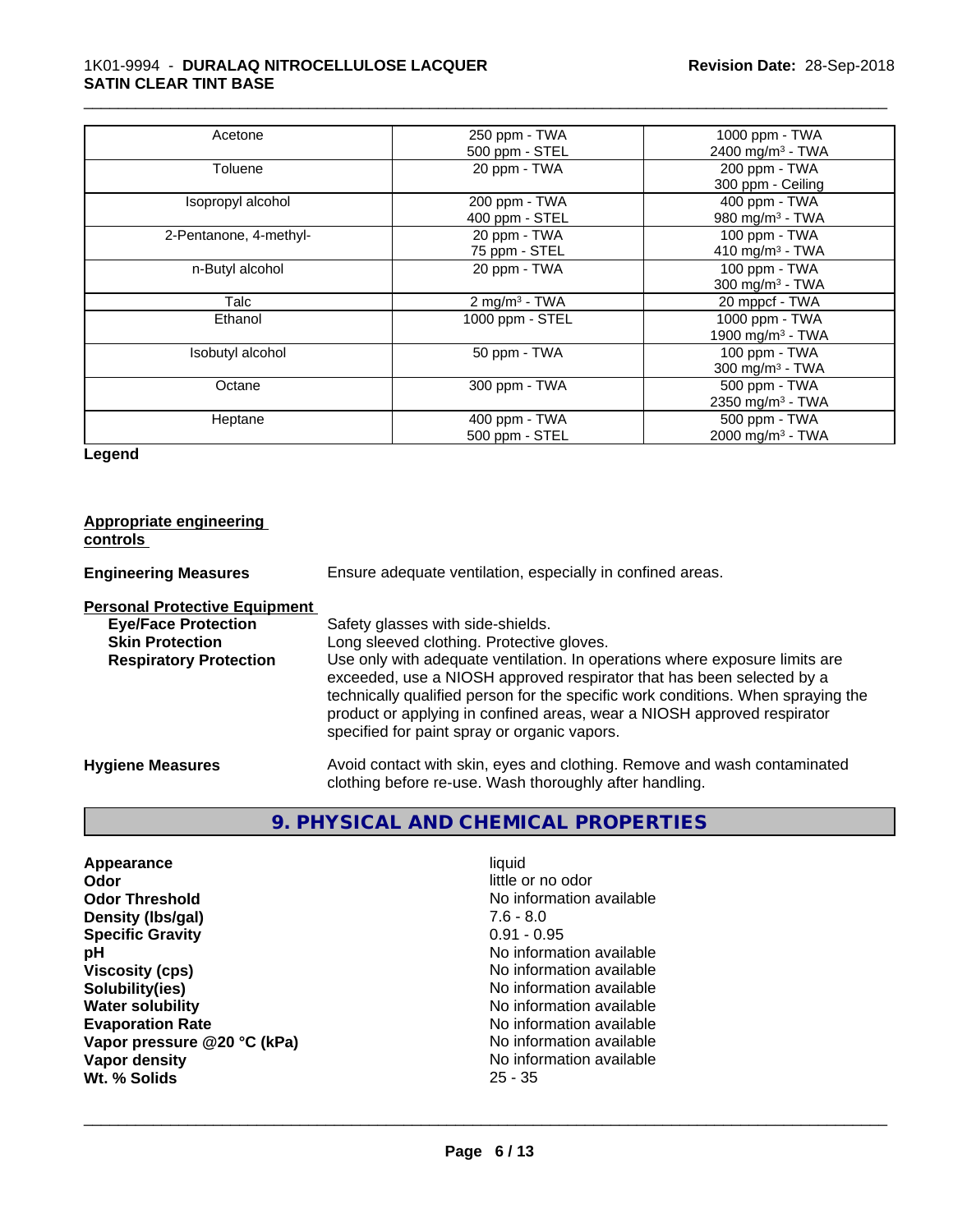| 15 - 25                  |
|--------------------------|
| $65 - 75$                |
| $75 - 85$                |
| <680                     |
| 132                      |
| 56                       |
| No information available |
| No information available |
| 37                       |
| 3                        |
| <b>PMCC</b>              |
| Not applicable           |
| No information available |
| No information available |
| No information available |
| No information available |
| No information available |
| No information available |
| No information available |
|                          |

\_\_\_\_\_\_\_\_\_\_\_\_\_\_\_\_\_\_\_\_\_\_\_\_\_\_\_\_\_\_\_\_\_\_\_\_\_\_\_\_\_\_\_\_\_\_\_\_\_\_\_\_\_\_\_\_\_\_\_\_\_\_\_\_\_\_\_\_\_\_\_\_\_\_\_\_\_\_\_\_\_\_\_\_\_\_\_\_\_\_\_\_\_

#### **10. STABILITY AND REACTIVITY**

| <b>Reactivity</b>                         | No data available                                                                                                         |
|-------------------------------------------|---------------------------------------------------------------------------------------------------------------------------|
| <b>Chemical Stability</b>                 | Stable under normal conditions. Hazardous polymerisation<br>does not occur.                                               |
| <b>Conditions to avoid</b>                | Keep away from open flames, hot surfaces, static<br>electricity and sources of ignition. Sparks. Elevated<br>temperature. |
| <b>Incompatible Materials</b>             | Incompatible with strong acids and bases and strong<br>oxidizing agents.                                                  |
| <b>Hazardous Decomposition Products</b>   | Thermal decomposition can lead to release of irritating<br>gases and vapors.                                              |
| <b>Possibility of hazardous reactions</b> | None under normal conditions of use.                                                                                      |

**11. TOXICOLOGICAL INFORMATION**

**Product Information**

#### **Information on likely routes of exposure**

**Principal Routes of Exposure** Eye contact, skin contact and inhalation.

**Acute Toxicity** 

**Product Information** Repeated or prolonged exposure to organic solvents may lead to permanent brain and nervous system damage. Intentional misuse by deliberately concentrating and inhaling vapors may be harmful or fatal.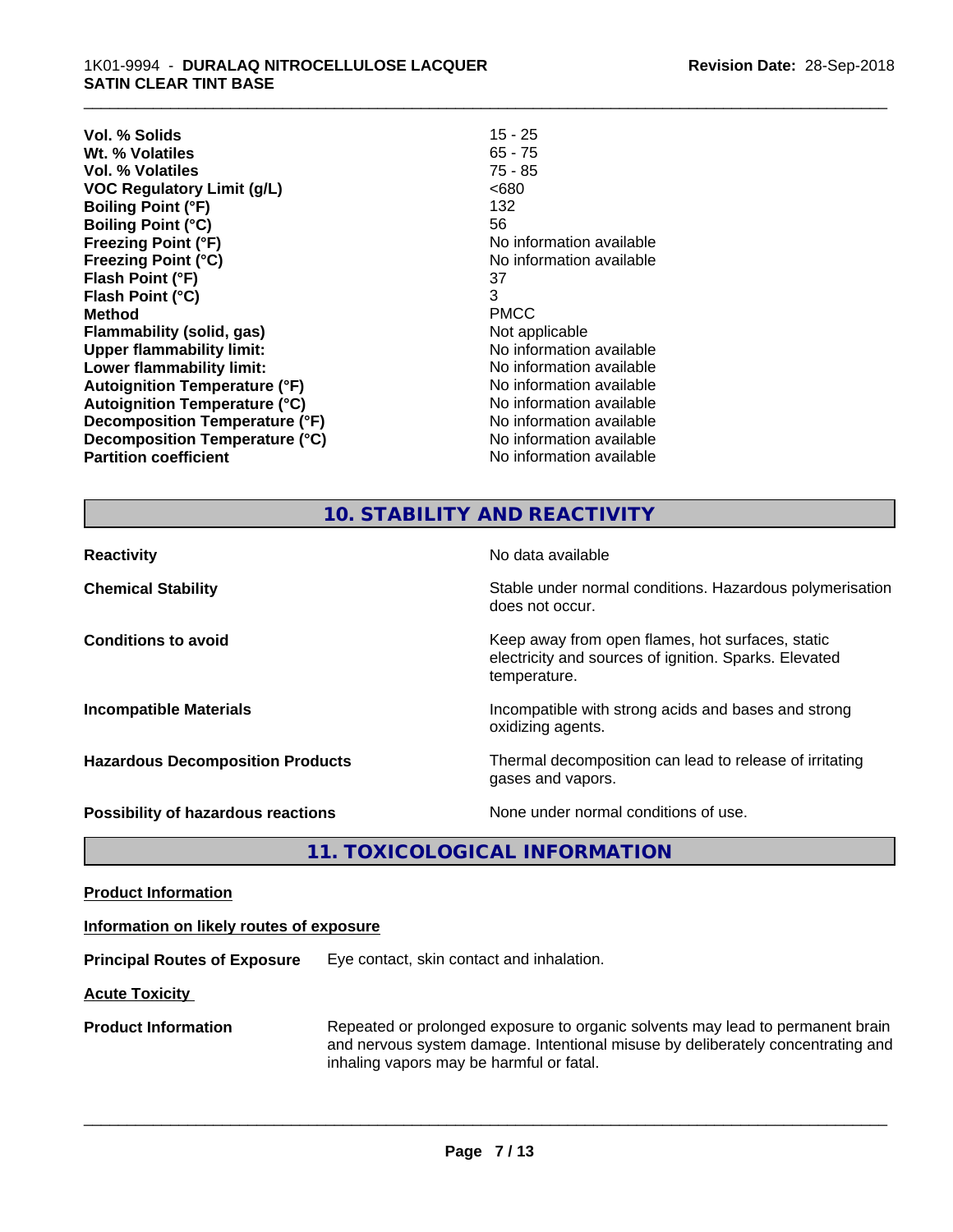#### **<u>Symptoms related to the physical, chemical and toxicological characteristics</u>**

| <b>Symptoms</b>                                                                            | No information available                                                                                                                                                                                                                                      |  |  |
|--------------------------------------------------------------------------------------------|---------------------------------------------------------------------------------------------------------------------------------------------------------------------------------------------------------------------------------------------------------------|--|--|
| Delayed and immediate effects as well as chronic effects from short and long-term exposure |                                                                                                                                                                                                                                                               |  |  |
| Eye contact                                                                                | Severely irritating to eyes. May cause burns. Risk of serious damage to eyes.                                                                                                                                                                                 |  |  |
| <b>Skin contact</b>                                                                        | May cause skin irritation and/or dermatitis. Prolonged skin contact may defat the<br>skin and produce dermatitis.                                                                                                                                             |  |  |
| Ingestion                                                                                  | Harmful if swallowed. Ingestion may cause irritation to mucous membranes. Small<br>amounts of this product aspirated into the respiratory system during ingestion or<br>vomiting may cause mild to severe pulmonary injury, possibly progressing to<br>death. |  |  |
| <b>Inhalation</b>                                                                          | Harmful by inhalation. High vapor / aerosol concentrations are irritating to the<br>eyes, nose, throat and lungs and may cause headaches, dizziness, drowsiness,<br>unconsciousness, and other central nervous system effects.                                |  |  |
| <b>Sensitization</b>                                                                       | No information available                                                                                                                                                                                                                                      |  |  |
| <b>Neurological Effects</b>                                                                | No information available.                                                                                                                                                                                                                                     |  |  |
| <b>Mutagenic Effects</b>                                                                   | No information available.                                                                                                                                                                                                                                     |  |  |
| <b>Reproductive Effects</b>                                                                | Possible risk of impaired fertility. Possible risk of harm to the unborn child.                                                                                                                                                                               |  |  |
| <b>Developmental Effects</b>                                                               | No information available.                                                                                                                                                                                                                                     |  |  |
| <b>Target organ effects</b>                                                                | No information available.                                                                                                                                                                                                                                     |  |  |
| <b>STOT - repeated exposure</b>                                                            | Causes damage to organs through prolonged or repeated exposure if inhaled.<br>May cause disorder and damage to the. liver. kidney. spleen. blood. Central<br>nervous system.                                                                                  |  |  |
| <b>STOT - single exposure</b>                                                              | May cause disorder and damage to the. Respiratory system. Central nervous<br>system.                                                                                                                                                                          |  |  |
| Other adverse effects                                                                      | No information available.                                                                                                                                                                                                                                     |  |  |
| <b>Aspiration Hazard</b>                                                                   | May be harmful if swallowed and enters airways. Small amounts of this product<br>aspirated into the respiratory system during ingestion or vomiting may cause mild<br>to severe pulmonary injury, possibly progressing to death.                              |  |  |

#### **Numerical measures of toxicity**

**The following values are calculated based on chapter 3.1 of the GHS document**

| ATEmix (oral)                        | 4230 mg/ka |
|--------------------------------------|------------|
| <b>ATEmix (dermal)</b>               | 6848 mg/kg |
| <b>ATEmix (inhalation-dust/mist)</b> | 29.3 ma/L  |
| <b>ATEmix (inhalation-vapor)</b>     | 29 ma/L    |

#### **Acute Toxicity Component Information**

n-Butyl acetate LD50 Oral: 10768 mg/kg (Rat) LD50 Dermal: > 17600 mg/kg (Rabbit) LC50 Inhalation (Vapor): ppm (Rat, 4 hr.) Sensitization non-sensitizing (guinea pig) Acetone LD50 Oral: 5800 mg/kg (Rat) Toluene \_\_\_\_\_\_\_\_\_\_\_\_\_\_\_\_\_\_\_\_\_\_\_\_\_\_\_\_\_\_\_\_\_\_\_\_\_\_\_\_\_\_\_\_\_\_\_\_\_\_\_\_\_\_\_\_\_\_\_\_\_\_\_\_\_\_\_\_\_\_\_\_\_\_\_\_\_\_\_\_\_\_\_\_\_\_\_\_\_\_\_\_\_ LD50 Oral: 636 mg/kg (Rat)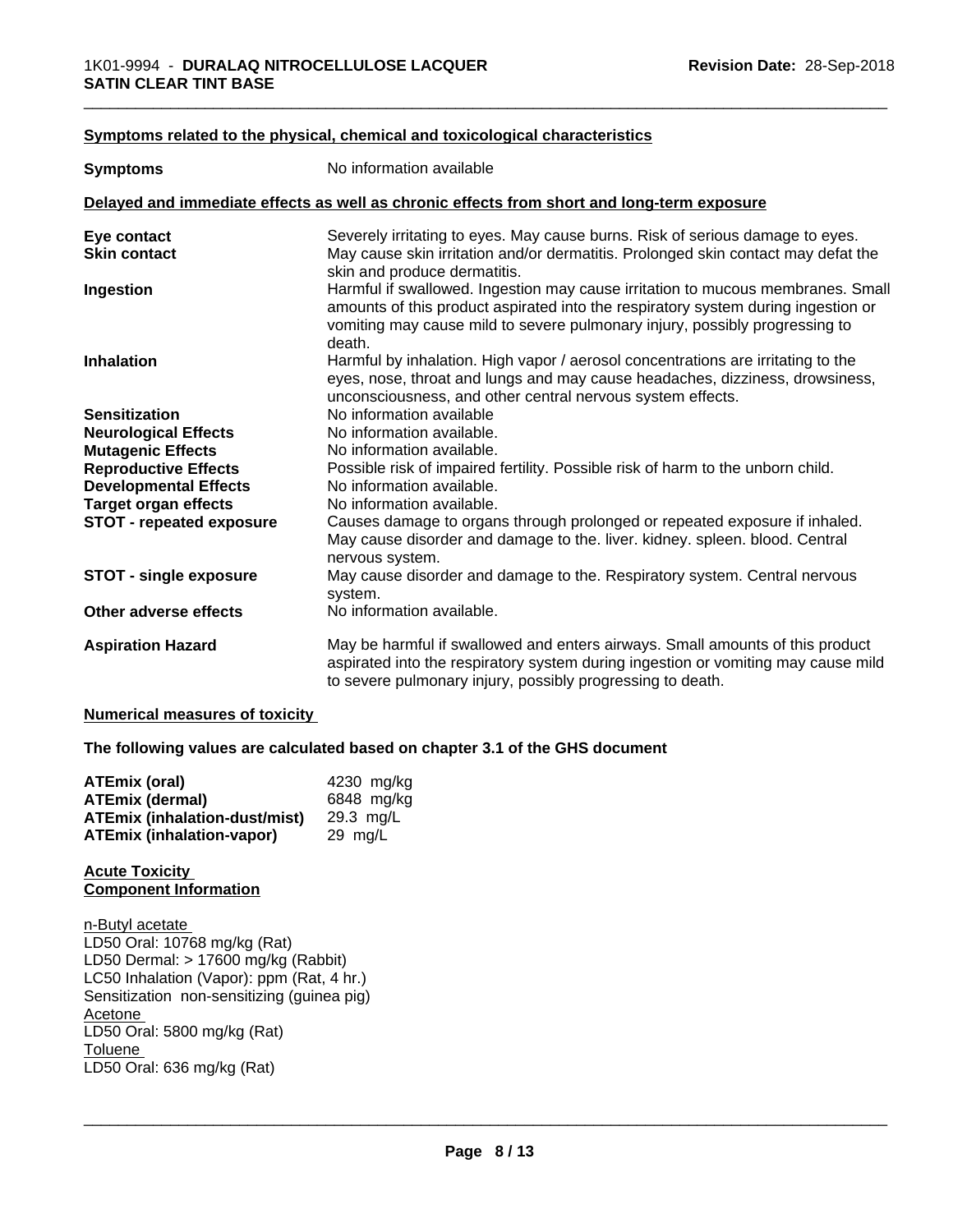LD50 Dermal: 14100 µL/kg (Rabbit) LC50 Inhalation (Vapor): 49000 mg/m<sup>3</sup> (Rat, 4 hr.) Isopropyl alcohol LD50 Oral: mg/kg (Rat) LD50 Dermal: mg/kg (Rabbit) LC50 Inhalation (Vapor): ppm (Rat) 2-Pentanone, 4-methyl-LD50 Oral: 2080-4600 mg/kg (Rat) LC50 Inhalation (Vapor): 100000 mg/m<sup>3</sup> n-Butyl alcohol LD50 Oral: 790 - 800 mg/kg (Rat) LD50 Dermal: 3400 mg/kg LC50 Inhalation (Vapor): 24000 mg/m<sup>3</sup> (Rat, 4 hr.) Ethanol LD50 Oral: mg/kg (Rat) LC50 Inhalation (Vapor): ppm (Rat, 10 hr.) Isobutyl alcohol LD50 Oral: 2460 mg/kg (Rat) LD50 Dermal: 3400 mg/kg (Rabbit) LC50 Inhalation (Vapor): 19200 mg/m<sup>3</sup> (Rat, 4 hr.) Heptane LC50 Inhalation (Vapor): 103000 mg/m<sup>3</sup> (Rat, 4 hr.)

#### **Carcinogenicity**

*The information below indicateswhether each agency has listed any ingredient as a carcinogen:.*

| <b>Chemical name</b>        | <b>IARC</b>          | <b>NTP</b> | OSHA   |
|-----------------------------|----------------------|------------|--------|
|                             | Possible Human<br>2B |            | Listed |
| 2-Pentanone,<br>, 4-methyl- | Carcinogen           |            |        |

#### **Legend**

IARC - International Agency for Research on Cancer NTP - National Toxicity Program OSHA - Occupational Safety & Health Administration

**12. ECOLOGICAL INFORMATION**

#### **Ecotoxicity Effects**

The environmental impact of this product has not been fully investigated.

#### **Product Information**

#### **Acute Toxicity to Fish**

No information available

#### **Acute Toxicity to Aquatic Invertebrates**

No information available

#### **Acute Toxicity to Aquatic Plants**

No information available

#### **Persistence / Degradability**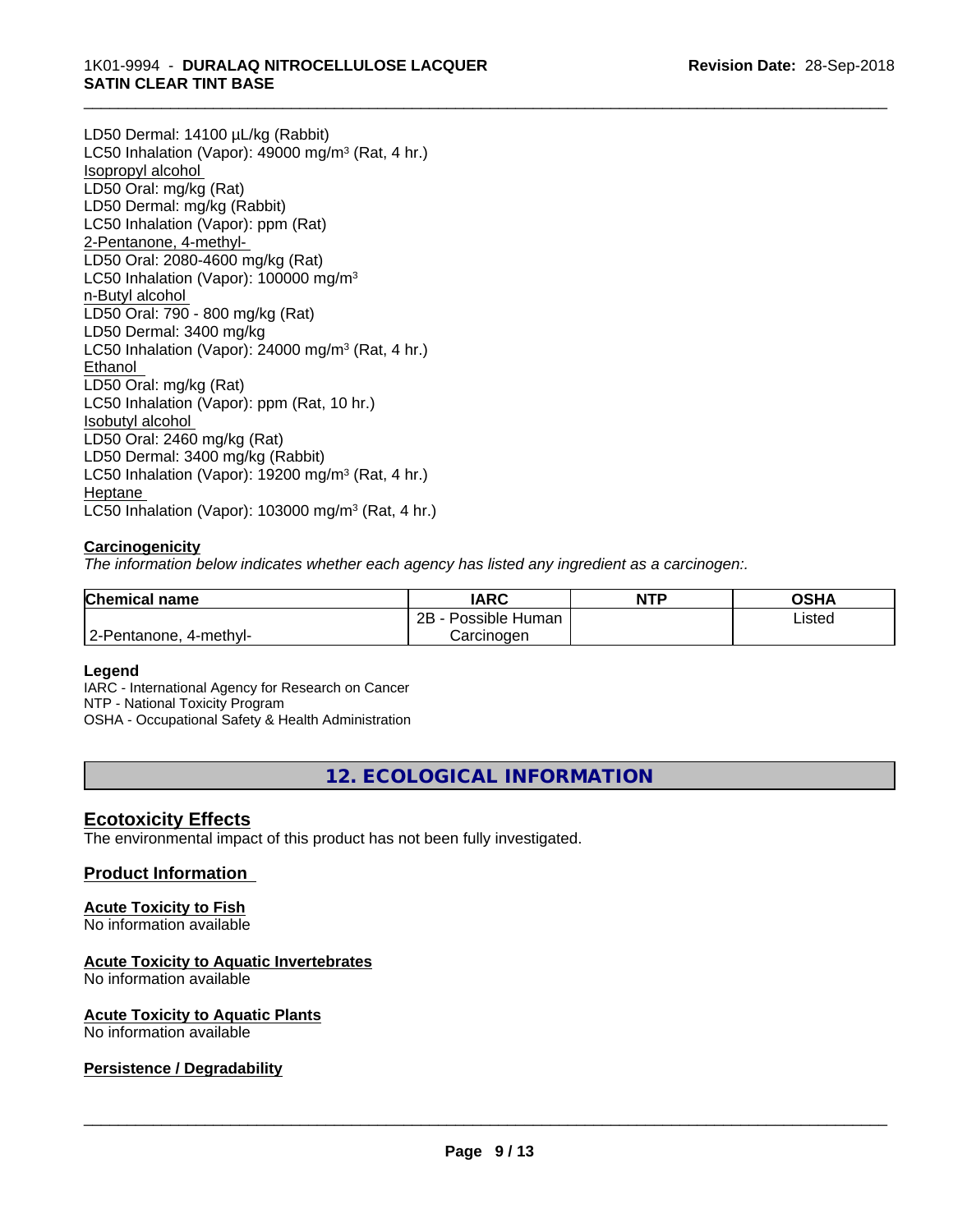No information available.

#### **Bioaccumulation**

There is no data for this product.

#### **Mobility in Environmental Media**

No information available.

#### **Ozone**

Not applicable

#### **Component Information**

#### **Acute Toxicity to Fish**

No information available n-Butyl acetate LC50: 18 mg/L (Fathead Minnow - 96 hr.) Acetone LC50: 8300 (Bluegill - 96 hr.) mg/L

#### **Acute Toxicity to Aquatic Invertebrates**

No information available n-Butyl acetate EC50: 72.8 mg/L (Daphnia magna - 48 hr.) Acetone EC50: 12600 mg/L (Daphnia magna - 48 hr.)

#### **Acute Toxicity to Aquatic Plants**

No information available n-Butyl acetate EC50: 674.7 mg/L (Green algae (Scenedesmus subspicatus), 72 hrs.)

|--|

| <b>Waste Disposal Method</b>   | Dispose of in accordance with federal, state, and local regulations. Local<br>requirements may vary, consult your sanitation department or state-designated<br>environmental protection agency for more disposal options. |
|--------------------------------|---------------------------------------------------------------------------------------------------------------------------------------------------------------------------------------------------------------------------|
| <b>Empty Container Warning</b> | Emptied containers may retain product residue. Follow label warnings even after<br>container is emptied. Residual vapors may explode on ignition.                                                                         |

**14. TRANSPORT INFORMATION**

| <b>Proper Shipping Name</b> | <b>PAINT</b>         |
|-----------------------------|----------------------|
| <b>Hazard class</b>         |                      |
| UN-No.                      | UN1263               |
| <b>Packing Group</b>        |                      |
| <b>Description</b>          | UN1263, PAINT, 3, II |

**ICAO / IATA** Contact the preparer for further information.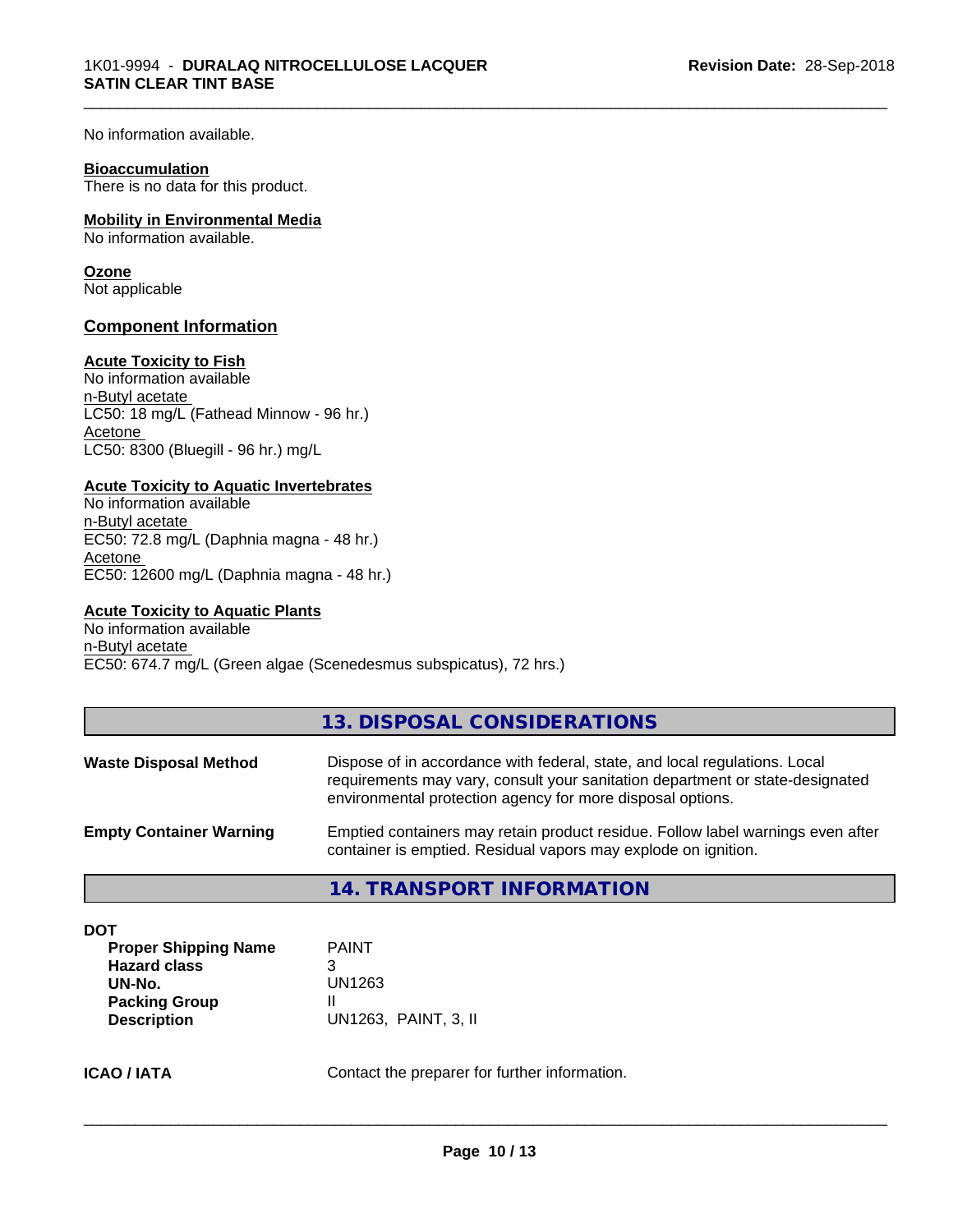**IMDG / IMO** Contact the preparer for further information.

**15. REGULATORY INFORMATION**

#### **International Inventories**

| <b>TSCA: United States</b> | Yes - All components are listed or exempt. |
|----------------------------|--------------------------------------------|
| <b>DSL: Canada</b>         | Yes - All components are listed or exempt. |

## **Federal Regulations**

#### **SARA 311/312 hazardous categorization**

| Acute health hazard               | Yes |
|-----------------------------------|-----|
| Chronic Health Hazard             | Yes |
| Fire hazard                       | Yes |
| Sudden release of pressure hazard | Nο  |
| Reactive Hazard                   | Yes |

#### **SARA 313**

Section 313 of Title III of the Superfund Amendments and Reauthorization Act of 1986 (SARA). This product contains a chemical or chemicals which are subject to the reporting requirements of the Act and Title 40 of the Code of Federal Regulations, Part 372:

| <b>Chemical name</b>   | CAS No.  | Weight-% | <b>CERCLA/SARA 313</b><br>(de minimis concentration) |
|------------------------|----------|----------|------------------------------------------------------|
| Toluene                | 108-88-3 | 10       |                                                      |
| Isopropyl alcohol      | 67-63-0  | 10       | 1.0                                                  |
| 2-Pentanone, 4-methyl- | 108-10-1 | ∽        | 1.0                                                  |
| n-Butyl alcohol        | 71-36-3  | ∽        |                                                      |

#### **Clean Air Act,Section 112 Hazardous Air Pollutants (HAPs) (see 40 CFR 61)**

This product contains the following HAPs:

| Chemical name          | CAS No.  | Weight-% | <b>Hazardous Air Pollutant</b> |
|------------------------|----------|----------|--------------------------------|
| Toluene                | 108-88-3 | 10       | (HAP)<br>∟isted                |
| 2-Pentanone, 4-methyl- | 108-10-1 |          | Listed                         |

## **US State Regulations**

#### **California Proposition 65**

**AVIMARNING:** Cancer and Reproductive Harm– www.P65warnings.ca.gov

#### **State Right-to-Know**

| $$ ner $-$<br>name                     | --<br><b>IVIC</b><br>uscus | <b>Jerse</b> y<br><b>Nev</b><br>æ | 111777<br>'anıa |
|----------------------------------------|----------------------------|-----------------------------------|-----------------|
| $\sim$<br>n-But<br>771<br>aц.<br>σιαιτ |                            |                                   |                 |
| ≘etone                                 |                            |                                   |                 |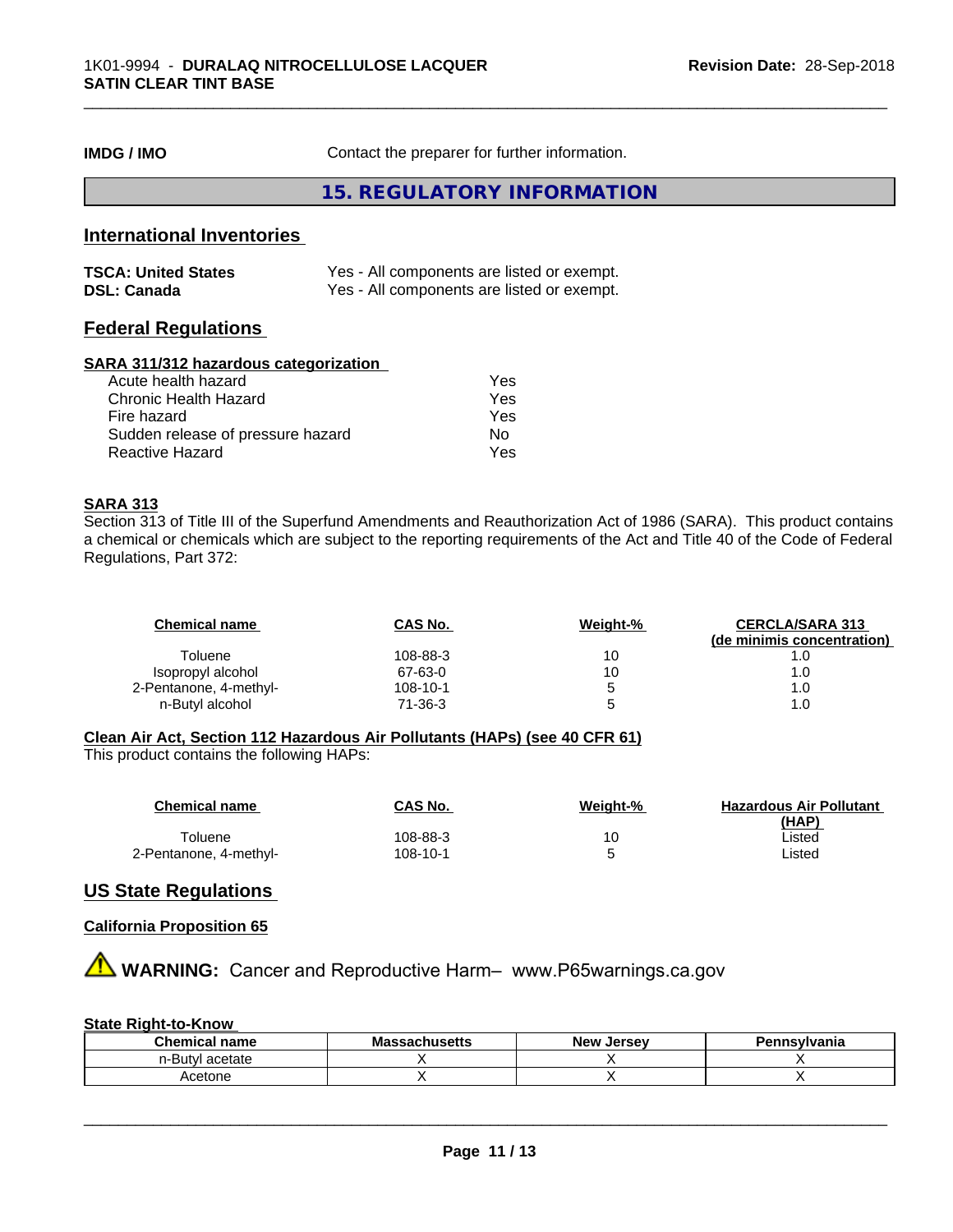#### 1K01-9994 - **DURALAQ NITROCELLULOSE LACQUER SATIN CLEAR TINT BASE**

| cellulose, nitrate                          |  |  |
|---------------------------------------------|--|--|
| Toluene                                     |  |  |
|                                             |  |  |
| Isopropyl alcohol<br>2-Pentanone, 4-methyl- |  |  |
| n-Butyl alcohol                             |  |  |
| Talc                                        |  |  |
| Ethanol                                     |  |  |
| Isobutyl alcohol                            |  |  |

\_\_\_\_\_\_\_\_\_\_\_\_\_\_\_\_\_\_\_\_\_\_\_\_\_\_\_\_\_\_\_\_\_\_\_\_\_\_\_\_\_\_\_\_\_\_\_\_\_\_\_\_\_\_\_\_\_\_\_\_\_\_\_\_\_\_\_\_\_\_\_\_\_\_\_\_\_\_\_\_\_\_\_\_\_\_\_\_\_\_\_\_\_

#### **Legend**

X - Listed

# **16. OTHER INFORMATION**

| HMIS | Health: $2^*$ | <b>Flammability: 3</b> | <b>Reactivity: 2 PPE: -</b> |  |
|------|---------------|------------------------|-----------------------------|--|
|      |               |                        |                             |  |

#### **HMIS Legend**

- 0 Minimal Hazard
- 1 Slight Hazard
- 2 Moderate Hazard
- 3 Serious Hazard
- 4 Severe Hazard
- Chronic Hazard
- X Consult your supervisor or S.O.P. for "Special" handling instructions.

*Note: The PPE rating has intentionally been left blank. Choose appropriate PPE that will protect employees from the hazards the material will present under the actual normal conditions of use.*

*Caution: HMISÒ ratings are based on a 0-4 rating scale, with 0 representing minimal hazards or risks, and 4 representing significant hazards or risks. Although HMISÒ ratings are not required on MSDSs under 29 CFR 1910.1200, the preparer, has chosen to provide them. HMISÒ ratings are to be used only in conjunction with a fully implemented HMISÒ program by workers who have received appropriate HMISÒ training. HMISÒ is a registered trade and service mark of the NPCA. HMISÒ materials may be purchased exclusively from J. J. Keller (800) 327-6868.*

 **WARNING!** If you scrape, sand, or remove old paint, you may release lead dust. LEAD IS TOXIC. EXPOSURE TO LEAD DUST CAN CAUSE SERIOUS ILLNESS, SUCH AS BRAIN DAMAGE, ESPECIALLY IN CHILDREN. PREGNANT WOMEN SHOULD ALSO AVOID EXPOSURE.Wear a NIOSH approved respirator to control lead exposure. Clean up carefully with a HEPA vacuum and a wet mop. Before you start, find out how to protect yourself and your family by contacting the National Lead Information Hotline at 1-800-424-LEAD or log on to www.epa.gov/lead.

| <b>Prepared By</b>                               | <b>Product Stewardship Department</b><br>Benjamin Moore & Co.<br>101 Paragon Drive<br>Montvale, NJ 07645<br>800-225-5554 |  |
|--------------------------------------------------|--------------------------------------------------------------------------------------------------------------------------|--|
| <b>Revision Date:</b><br><b>Revision Summary</b> | 28-Sep-2018<br>Not available                                                                                             |  |

Disclaimer

The information contained herein is presented in good faith and believed to be accurate as of the effective date shown above. This information is furnished without warranty of any kind. Employers should use this information only as a **supplement to other information gathered by them and must make independent determination of suitability and**